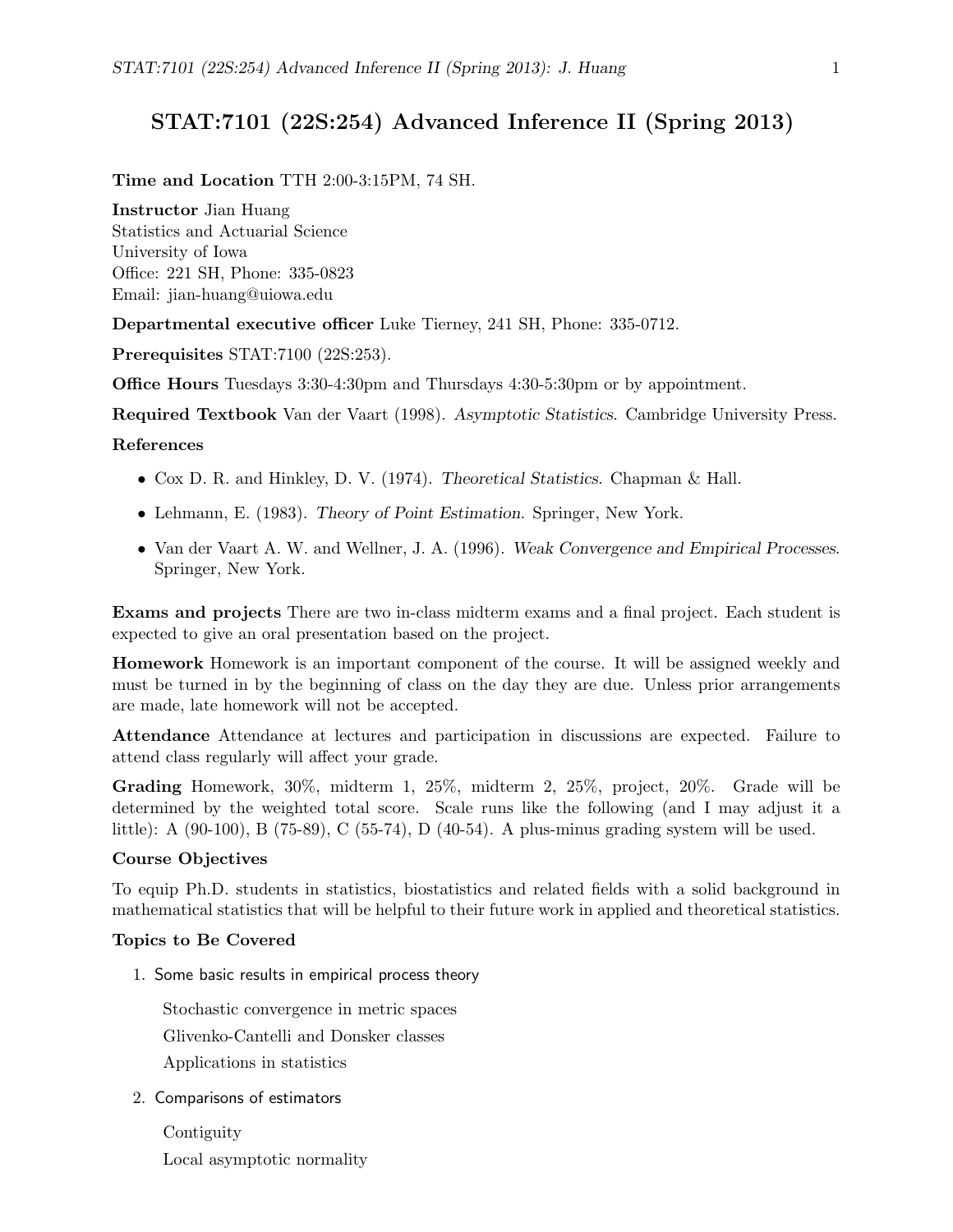Relative efficiency of estimators

3. Topics in classical nonparametric statistics

Projections and U-statistics Rank, sign and permutation tests

4. Likelihood ratio and chi-square tests

Likelihood ratio test Rao's score test and Wald's test Chi-square test Asymptotic behavior under nonstandard conditions

5. Semiparametric models

Some important models Tangent spaces and information Score and information operators Semiparametric maximum likelihood estimators

6. Regularization methods

Convex regularization methods: Lasso, group Lasso Concave regularization methods: SCAD, MCP Computational algorithms Theoretical properties

7. Other selected topics if time permits

### Additional UI and CLAS Policy and Procedures

Administrative Home The College of Liberal Arts and Sciences is the administrative home of this course and governs matters such as the add/drop deadlines, the second-grade-only option, and other related issues. Different colleges may have different policies. Questions may be addressed to 120 Schaeffer Hall or see the CLAS Student Academic Handbook [www.clas.uiowa.edu/students/ academic handbook/index.shtml].

Electronic Communication University policy specifies that students are responsible for all official correspondences sent to their standard University of Iowa e-mail address (@uiowa.edu). Students should check this account frequently. (Operations Manual, III.15.2. Scroll down to k.11.)

Accommodations for Disabilities A student seeking academic accommodations should first register with Student Disability Services and then meet privately with the course instructor to make particular arrangements. See www.uiowa.edu/∼sds/ for more information.

Academic Fraud All CLAS students have, in essence, agreed to the College's Code of Academic Honesty: "I pledge to do my own academic work and to excel to the best of my abilities, upholding the IOWA Challenge. I promise not to lie about my academic work, to cheat, or to steal the words or ideas of others; nor will I help fellow students to violate the Code of Academic Honesty." Any student committing academic misconduct is reported to the College and placed on disciplinary probation or may be suspended or expelled (CLAS Academic Policies Handbook).